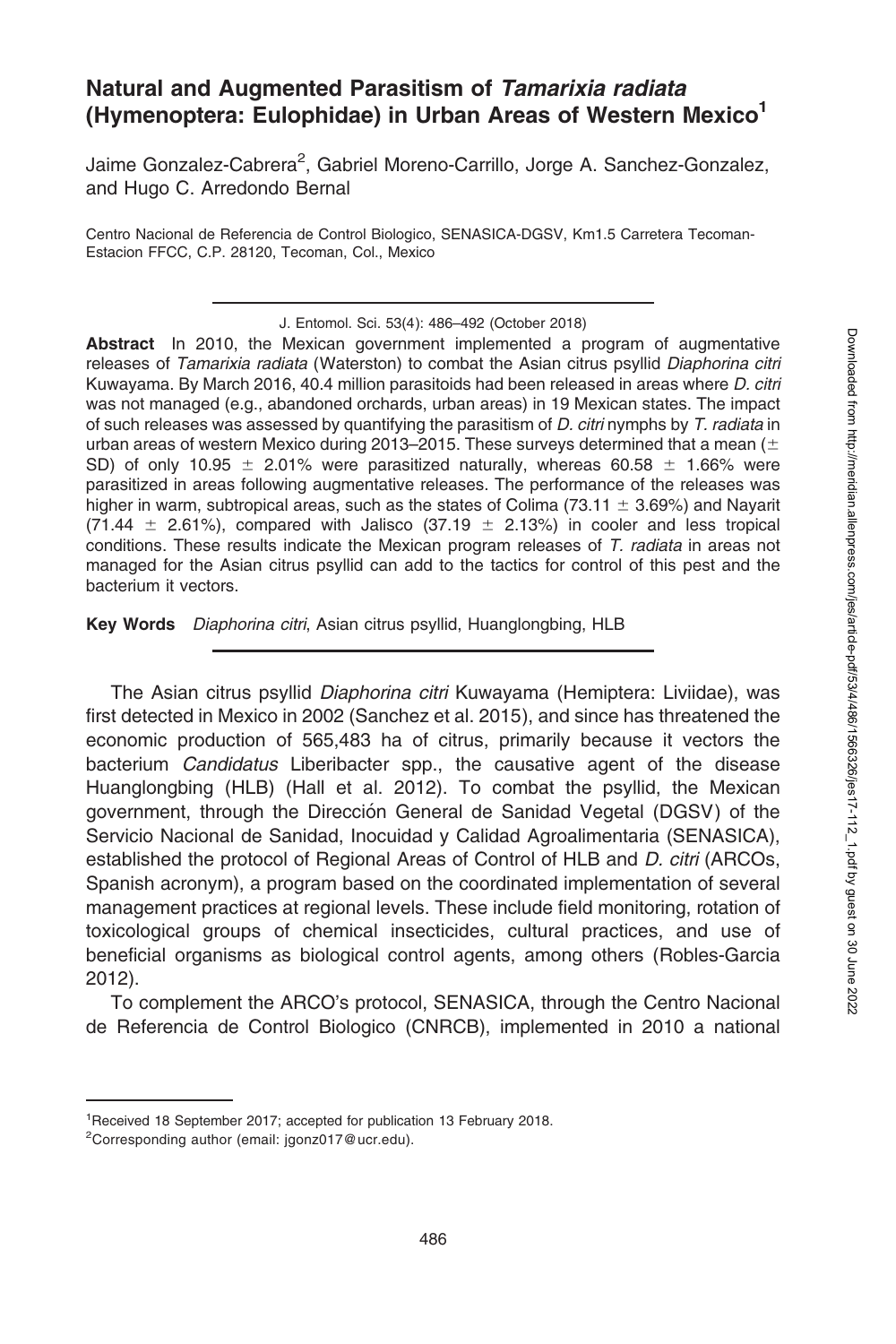program of augmentative releases of the parasitoid Tamarixia radiata (Waterston) (Hymenoptera: Eulophidae) (Sanchez et al. 2015) in areas in which the psyllid was not managed (e.g., protected natural habitats, abandoned citrus orchards or groves, and landscape plants and gardens in urban areas).

The parasitoid is reared in CNRCB facilities in either Merida, Yucatan, or Tecoman, Colima (Sanchez et al. 2015). Parasitoids were released as adults initially in proximity to these rearing facilities; however, as production increased, other Mexican states were added to the release program, with 19 states in central, north, south, southeast, and western Mexico involved in releases by January 2017.

Tamarixia radiata is an excellent biological control agent for the Asian citrus psyllid with its high search capacity (Chen and Stanley 2014), high parasitism rates per female (49–83 specimens), high fecundity rate (196–314 parasitized nymphs) (Chen and Stanley 2014, Ching-Chin et al. 1991), and limited host range (Chen and Stanley 2014, Hall et al. 2012). However, its level of control of the psyllid has varied worldwide, from total success, as observed in Nepal, Reunion, and the Guadeloupe archipelago (Etienne et al. 2001), to intermediate levels (40–50%) obtained in Taiwan and Puerto Rico (Pluke et al. 2008) and low percentages ( $\leq$ 10%) reported in Florida (Michaud 2004). Among the possible causes of this observed variability in control obtained, geographic origin of the rearing stock, initial genetic diversity of the founder population, and the presence of indigenous parasitoids or hyperparasitoids at the release sites have been suggested (Chen and Stanley 2014, Postali-Parra et al. 2016).

As of March 2016, 40.4 million parasitoids had been released in areas without management of *D. citri* in 19 states of Mexico. Our objective in this study was to determine the impact of the augmentative releases by surveying for natural and augmented parasitism in urban areas of western Mexico during 2013–2015.

### Materials and Methods

Production and release. Tamarixia radiata was reared and mass produced at the CNRCB institution of the DGSV of SENASICA, which is located in Tecoman, Colima, Mexico (N 18°55'37.73", W 103°53'0.41"). This facility was established in January 2010, and its original rearing stock was the haplotype H1 (accession numbers of GenBank, KT277774 and KT277775). Rearing methods are described by Vizcarra-Valdez et al. (2012) and Sanchez-Gonzalez et al. (2015). From January 2012 to March 2016, parasitoids reared at this facility were released every 4 mo in urban areas of western Mexico (i.e., states of Colima, Jalisco, and Nayarit). These releases were conducted as outlined in protocols of ARCO (Robles-Garcia 2012) in areas in which the Asian citrus psyllid was not managed. At each site, 100 adult T. radiata were released every 100 m when psyllid density was  $\leq$ 10 nymphs per host plant shoot ( $\geq$ 10 cm), every 50 m with psyllid density of 11 to 40 nymphs per shoot, or every 20 m when density was  $\geq$ 40 nymphs per shoot. Quantity, dates, and geographic sites of releases were coordinated with the Comites Estatales de Sanidad Vegetal in each region. Information was entered monthly in the CNRCB database.

Sampling sites and protocol. The criteria for the selection of sampling sites for this study included the following: (a) Diaphorina citri was not managed at the sites,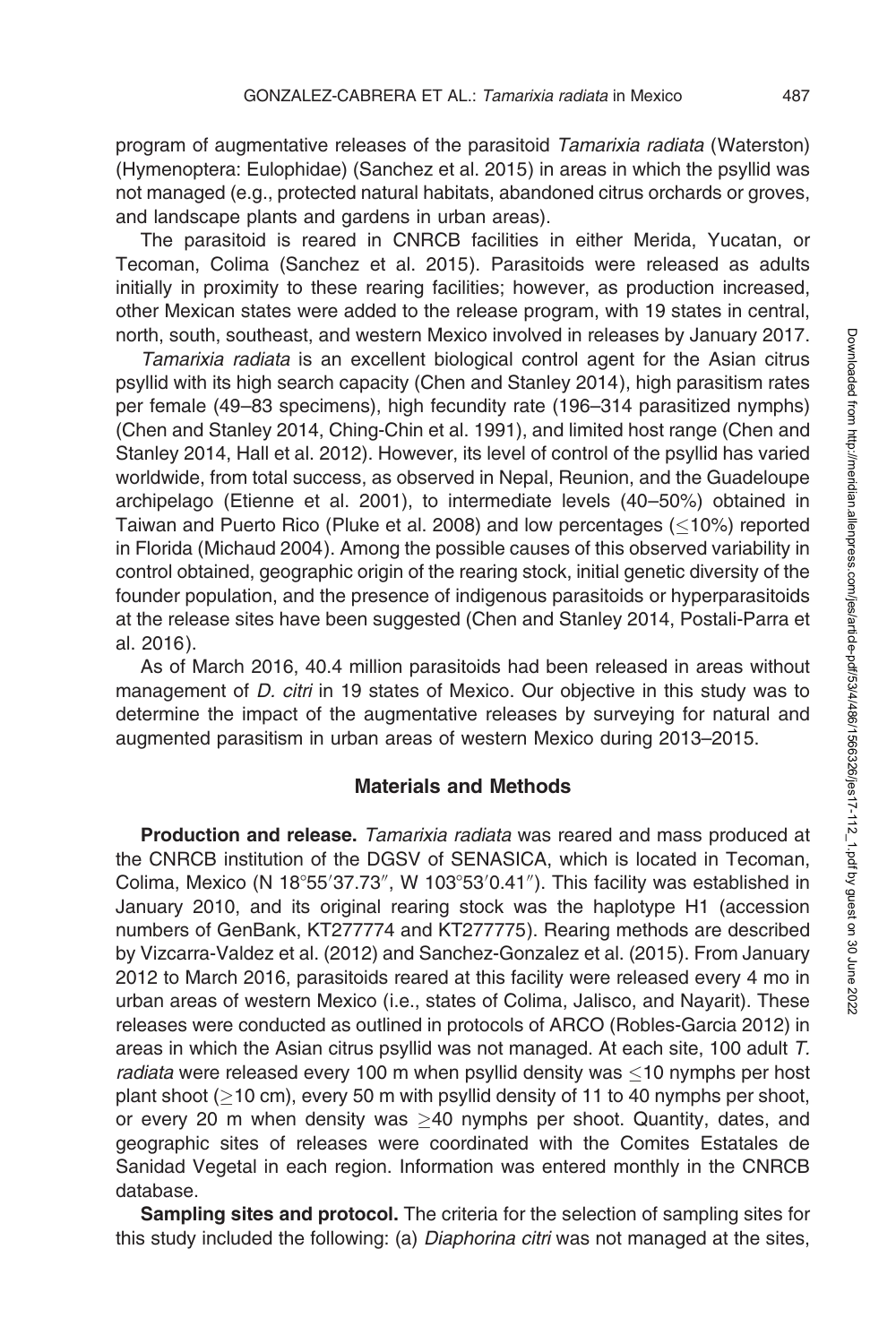

## Fig. 1. Urban areas of western Mexico assessed for natural (NAT) and augmented (AUG) parasitism of Tamarixia radiata during 2013–2015.

which were usually urban areas; (b) samples were taken 12 or more months after the release program began; (c) sites included those at which releases were made (augmented parasitism) and those at which no releases were made (natural parasitism); (d) a maximum of 70 km separated sites for assessing natural versus augmented parasitism in order to minimize differences in weather and climate; and (e) the presence of topographic (e.g., hills) or a lack of host plant ( $\geq$ 5 km) barriers between natural versus augmented sites to minimize the effects of movement of T. radiata. In all, 19 sites met these criteria, with 12 having augmentative releases and 7 without releases. Each of the sites without releases was paired with at least one site with releases, thus creating seven replications of the comparisons for our study (Table 1; Fig. 1). Finally, the following surveys were performed in these selected sites, as described below.

Samples were taken at each site on an annual basis from 2013 through 2015 (Table 1). At each site, sampling began at the public garden in the town center of each urban area. A host tree (Citrus spp. [Rutaceae] or Murraya paniculata [L.] Jack (Rutaceae]) for *D. citri* was randomly selected, and three new-growth shoots  $(\geq 10$ cm long and with at least two visible nymphs) were randomly cut from each tree. Then, three shoots were removed from another host tree, located at least 100 m from the tree just sampled. This was continued until 10 trees were sampled at the site. All shoots were placed into 250-ml bottles containing 70% alcohol and transported to the laboratory at the CNRCB for enumeration of parasitized and nonparasitized third- to fifth-instar nymphs. Nymphs were considered parasitized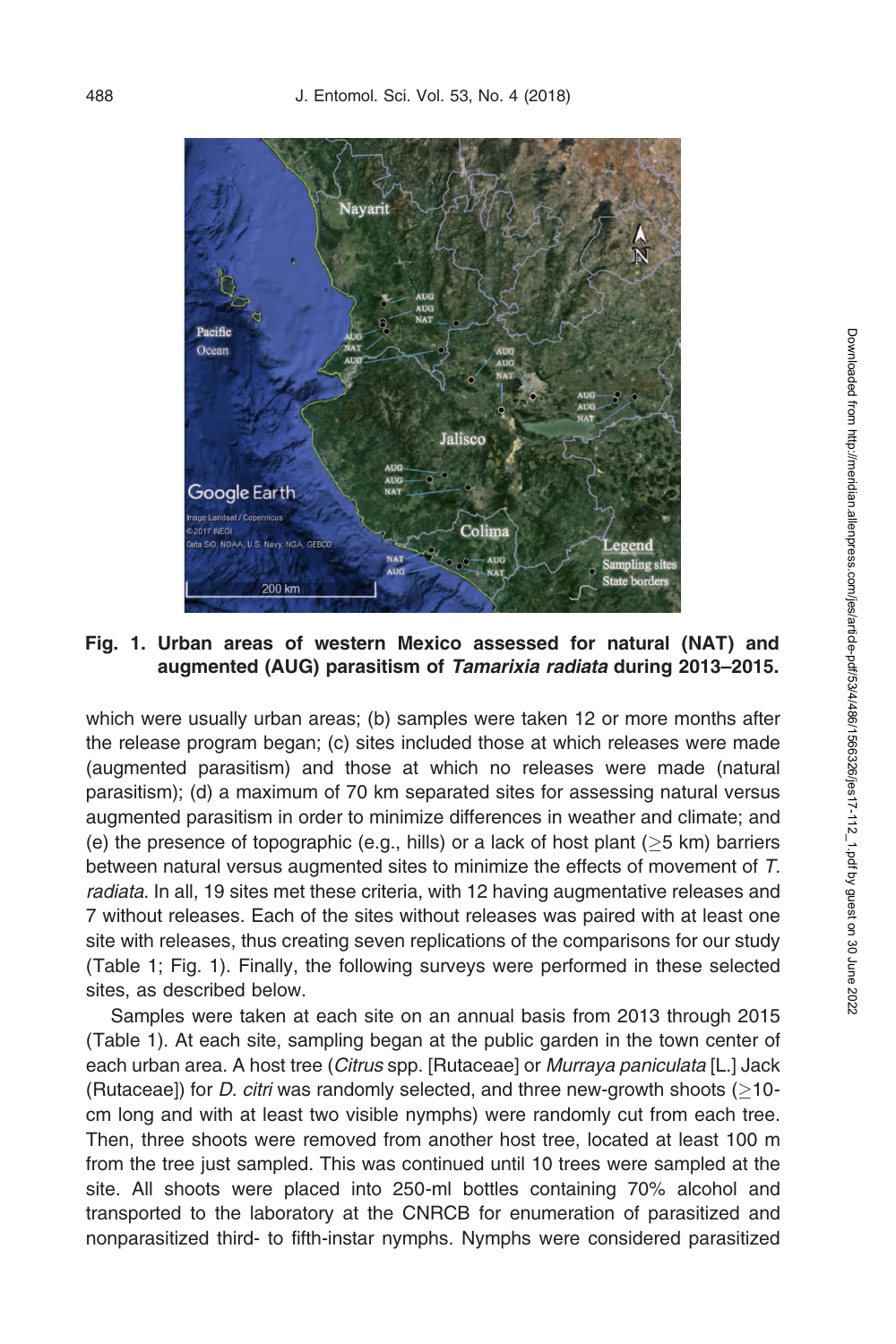|                              |         |              |               |        | Year and Month |          |                                                                                                                                               |
|------------------------------|---------|--------------|---------------|--------|----------------|----------|-----------------------------------------------------------------------------------------------------------------------------------------------|
| <b>ARCO*</b>                 | State   | Municipality | Climate**     | 2013   | 2014           | 2015     | <b>Urban Communities</b>                                                                                                                      |
| Armeria                      | Colima  | Armeria      | Warm subhumid | April  | August         | April    | 2. Los Reyes (NAT)<br>1. Coalatilla (AUG),                                                                                                    |
| Manzanillo                   | Colima  | Manzanillo   | Warm subhumid | April  | August         | April    | 3. Venustiano Carranza (AUG),<br>4. San Buenaventura (NAT)                                                                                    |
| Nayarit centro               | Nayarit | Compostela   | Warm subhumid | June   | August         | May      | 6. Aquiles Serdan (AUG),<br>5. Xalisco (AUG)<br>7. Carrizal (NAT)                                                                             |
| Nayarit costa                | Nayarit | San Pedro    | Warm subhumid | June   | August         | Nay      | 8. Librado Rivera (AUG),<br>10. Juan Escutia (NAT)<br>9. Milpillas (AUG),                                                                     |
| Atotonilco                   | Jalisco | Atotonilco   | Subtropical   | August | June           | November | 11. El Maguey (AUG),<br>12. Atotonilco (AUG),<br>13. Ayotlan (NAT)                                                                            |
| San Martin                   | Jalisco | Tlajomulco   | Semiwarm      | August | June           | November | 16. Villa Corona (NAT)<br>14. Santa Cruz (AUG),<br>15. Ahualulco (AUG),                                                                       |
| Autlan                       | Jalisco | Autlan       | Semidry       | August | June           | November | 17. El Grullo (AUG),<br>9. El Limon (NAT)<br>18. Autlan (AUG),                                                                                |
| Regional areas of control of |         |              |               |        |                |          | HLB and Diaphorina citri (ARCO, by its acronym in Spanish), in which each one had an urban community without parasitoid releases and at least |

Table 1. Location, climate, and sampling date of 19 urban areas where were evaluated the natural (NAT) and augmented Table 1. Location, climate, and sampling date of 19 urban areas where were evaluated the natural (NAT) and augmented

\*\* Source of the information: Garcia, 2004. \*\* Source of the information: Garcia, 2004. Downloaded from http://meridian.allenpress.com/jes/article-pdf/53/4/486/1566326/jes17-112\_1.pdf by guest on 30 June 2022

Downloaded from http://meridian.allenpress.com/jes/article-pdf/53/4/486/1566326/jes17-112\_1.pdf by guest on 30 June 2022

one with augmentative releases.

one with augmentative releases.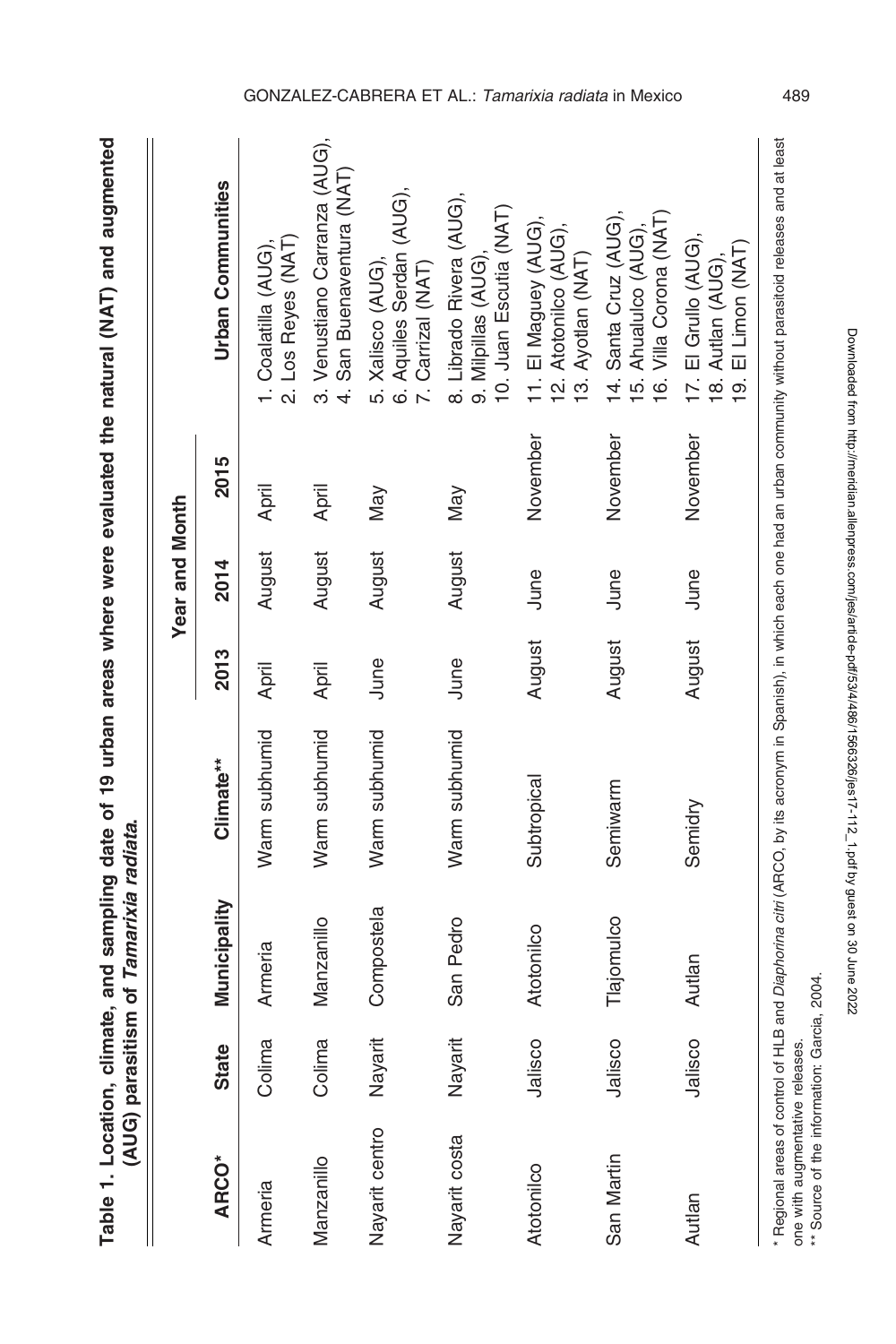when any stage (i.e., egg, larva, prepupa, and pupa) of the parasitoid could be seen within the nymph or an emergence hole was seen on a cadaver.

Statistical analysis. Statistical differences in the parasitism by types of urban areas and federative entities were calculated using a 3K factorial design (state, urban area with or without releases, and year of sampling). Treatment means were separated with Tukey's honestly significant difference comparison. All analyses were conducted using the statistical package  $SAS^{\circ}$  Version 9.2 (SAS Institute Inc., Cary, NC).

### Results and Discussion

Natural parasitism of *D. citri* by *T. radiata* on *Rutaceae* plants located in urban areas of Colima, Nayarit, and Jalisco averaged  $10.95 \pm 2.01\%$  during 2013–2015. This correlated with natural parasitism levels observed by Robles-Gonzalez et al. (2010) in Colima (10%) and Rodriguez-Palomera et al. (2012) in Nayarit (7.6%). Parasitism in urban areas in which releases were made averaged 60.58  $\pm$  1.66%, which is a 5.5-fold and statistically significant ( $F = 329.61$ ; df = 1; P < 0.0001) increase in parasitism as a result of the augmentative releases of  $T$ . *radiata* in those areas. Other increases in parasitism following T. radiata releases have been reported by Postali-Parra et al. (2016) in Sao Paulo (Brazil) and Cicero-Jurado et al.  $(2013)$  in Yucatan (Mexico). In São Paulo, 400 T. radiata/ha were released in residential areas of six municipalities, resulting in a 4.4-fold increase in parasitism 6 months later. A 10-fold increase in parasitism was observed in two municipalities of Yucatan following the release of T. radiata at rates of one female for every D. citri nymphs observed on host plants. The higher increase in the Yucatan study as compared with the Brazilian study may have been due to the number of released parasitoids was related to the density of nymphs on the Rutaceae host plants.

In addition to recording a 10-fold increase in parasitism, Cicero-Jurado et al. (2013) also saw an 84.6% reduction of the  $D$ . citri population. Similarly, Flores and Ciomperlik (2017) released 3,220,244 T. radiata adults in urban areas of the Lower Rio Grande Valley (Texas, USA) from 2011 through 2016 and, at the end of the releases, reported a 91.2% reduction in  $D$ . *citri* nymphs on host plants. Based on these studies, it appears that the potential for  $T$ . radiata to reduce  $D$ . citri nymph populations is increased by using inundative releases of the parasitoid. Such a strategy has not yet been implemented in Mexico because the current production of parasitoids is insufficient for inundative releases in all citrus-growing regions of Mexico.

In our study, the highest levels of parasitism following augmentative releases were observed in the states of Colima (73.11  $\pm$  3.69%) and Nayarit (71.44  $\pm$ 2.61%), with a significantly lower level of parasitism observed in the state of Jalisco  $(37.19 \pm 2.13%)$  (F = 40.23; df = 2; P < 0.0001). This difference is likely due to environmental conditions. Studies by Etienne et al. (2001), Michaud (2004), and Pluke et al. (2008) indicate that the best conditions for releases of T. radiata are found in regions classified by Garcia (2004) as warm subtropical climates (Table 1) (i.e.,  $22-26^{\circ}$ C, 1000-2000-mm annual precipitation, summer rains, and  $>80\%$ relative humidity). These conditions are more characteristic of Colima and Nayarit than Jalisco.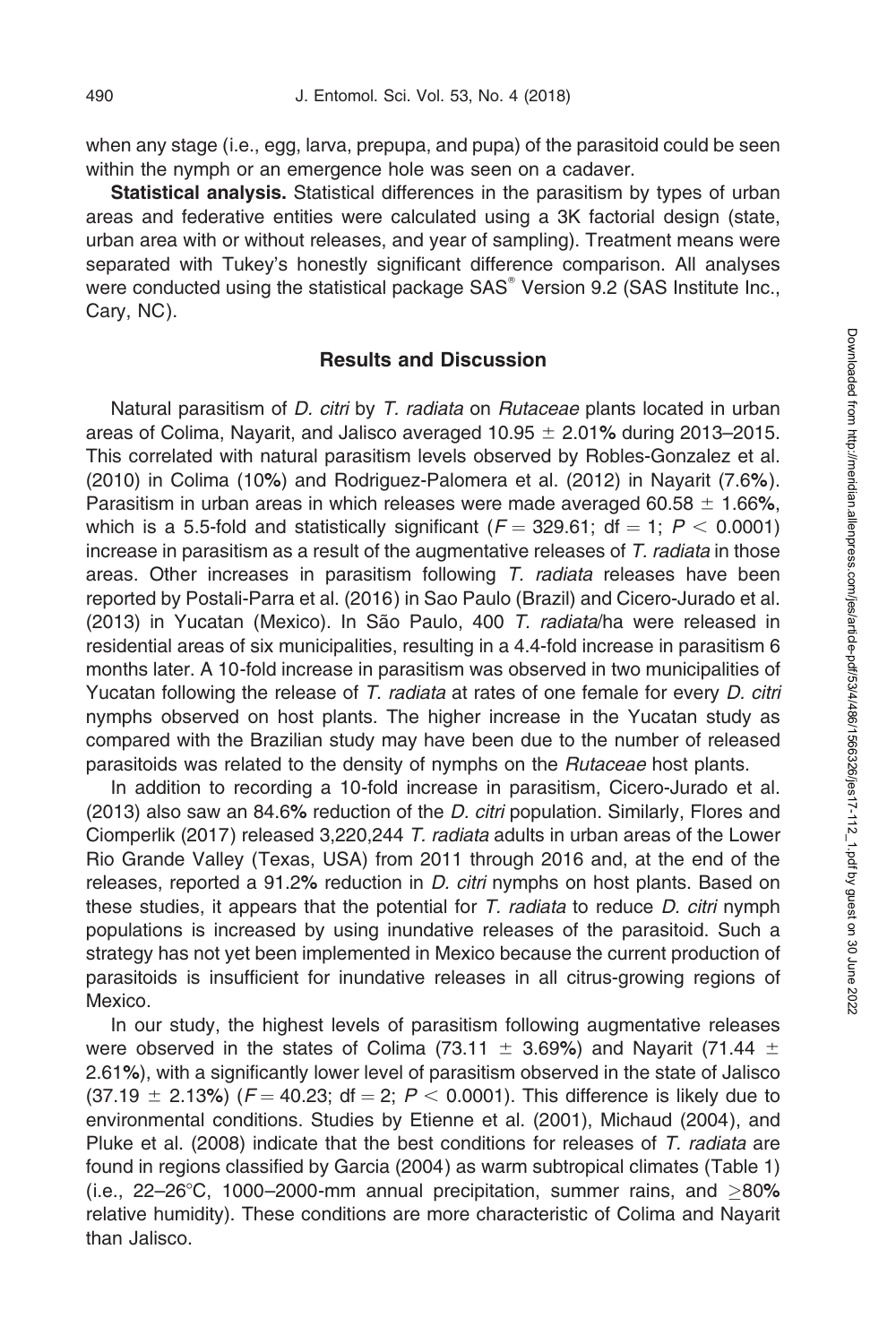Levels of parasitism augmented by T. radiata releases did not differ within states among the years of sampling (data not shown)  $(F=0.14; df=2; P=0.8693)$ . At 15– 25°C, T. radiata has a finite rate of increase  $(\lambda)$ , ranging from 1.2 to 1.45 and a mean generation time of 20.32 to 15.53 d (Gomez-Torres et al. 2012). Therefore, under the premise that a given number of  $D$ . *citri* nymphs escape parasitization by  $T.$  radiata and that the increase in  $D.$  citri populations is restricted by the limited resource of host plant availability, the lack of differences in parasitism among years within each state indicates that populations of  $T$ . *radiata* likely did not increase during 2014 and 2015. This lack of increase could be attributed to one or several factors, including the presence of mutualistic ants that protect D. citri nymphs from natural enemies in order to harvest honeydew produced by the nymphs, as was reported by Navarrete et al. (2014) in Florida (USA) and Reyes-Rosas et al. (2013) in Tamaulipas. The phenomenon might also be attributed to natural enemies attacking T. radiata, thus interfering with biological control of D. citri, which was documented in Florida by Michaud (2004).

In conclusion, we found an overall 5.5-fold increase in the parasitism of *D. citri* following augmentative releases of T. radiata in the states of Colima, Nayarit, and Jalisco in Mexico. These results also emphasize the importance of urban and other locations in which D. citri is not managed. Although these unmanaged areas are sources of the pest and the HLB it vectors (Boina et al. 2009), they may also serve as refugia for T. radiata that have been augmentatively released and established as biological control agents of this economically important pest of citrus in Mexico.

#### References Cited

- Boina, D.R., W.L. Meyer, E.O. Onagbola and L.L. Stelinski. 2009. Quantifying dispersal of Diaphorina citri (Hemiptera: Psyllidae) by immunomarking and potential impact of unmanaged groves on commercial citrus management. Environ. Entomol. 38: 1250–1258.
- Chen, X. and A.P. Stansly. 2014. Biology of Tamarixia radiata (Hymenoptera: Eulophidae), parasitoid of the citrus greening disease vector Diaphorina citri (Hemiptera: Psylloidea): A mini review. Florida Entomol. 97: 1404–1413.
- Ching-Chin, C., C. Yau-I and K. Shiu-Chih. 1991. Parasitic strategy, morphology and life history of Tamarixia radiata (Hymenoptera: Eulophidae). Chin. J. Appl. Entomol. 11: 264– 281.
- Cicero-Jurado, L., M. Sanchez-Borja, E. Loeza-Kuk, C.T. Lomas-Barrie and H.C. Arredondo-Bernal. 2013. Porcentaje de parasitismo de Tamarixia radiata Waterston en zonas urbanas de Yucatan, Pp. 325–328. In Vasques-Lopez, A. and R. Perez-Pacheco (eds.), XXXVI Congreso Nacional de Control Biologico, Oaxaca, Mexico.
- Etienne, J., S. Quilici, D. Marival and A. Franck. 2001. Biological control of Diaphorina citri (Hemiptera: Psyllidae) in Guadeloupe by imported Tamarixia radiata (Hymenoptera: Eulophidae). Fruits. 56: 307–315.
- Flores, D. and M. Ciomperlik. 2017. Biological control using the ectoparasitoid, Tamarixia radiata, against the Asian citrus psyllid, Diaphorina citri, in the Lower Rio Grande Valley of Texas. Southwest. Entomol. 42: 49–59.
- Garcia, E. 2004. Modificaciones al sistema climatico de Koppen, para adaptarlo a las condiciones de la republica Mexicana. Instituto de Geografia, UNAM, D.F. Mexico. Pp. 74.
- Gomez-Torres, M.L., D.E. Nava and J.R. Postali-Parra. 2012. Life table of Tamarixia radiata (Hymenoptera: Eulophidae) on Diaphorina citri (Hemiptera: Psyllidae) at different temperatures. J. Econ. Entomol. 105: 338–343.